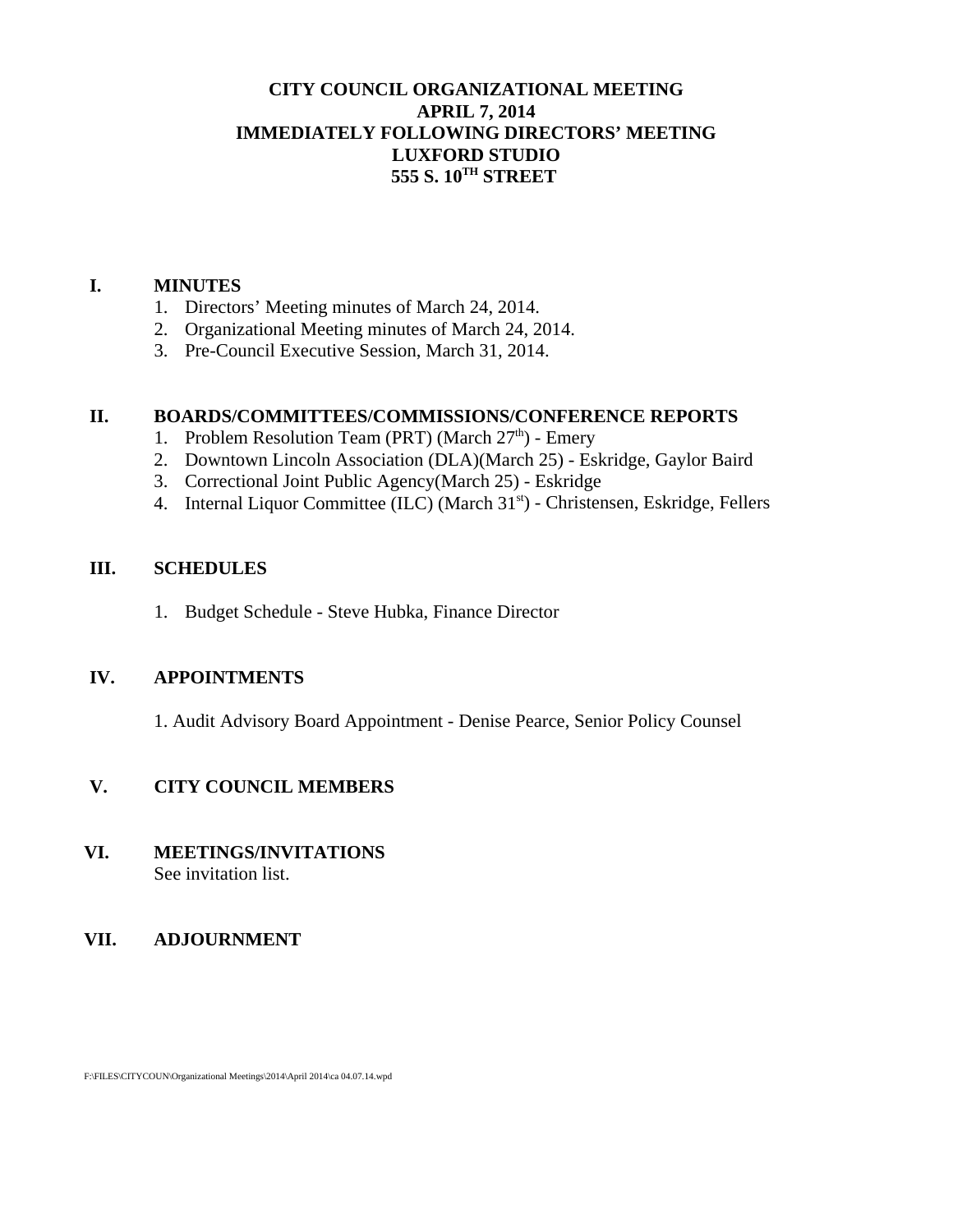# **MINUTES CITY COUNCIL ORGANIZATIONAL MEETING APRIL 7, 2014**

- **Present:** Carl Eskridge, Chair; Doug Emery, Vice Chair; Jon Camp; Roy Christensen; Jonathan Cook; Trent Fellers; and Leirion Gaylor Baird
- **Others:** Rick Hoppe, Chief of Staff; Steve Hubka, Finance Director; Sherry Wolf, Budget Analyst; and Denise Pearce, Senior Policy Counsel

Chair Eskridge opened the meeting at 2:15 p.m. and announced the location of the Open Meetings Act.

### **I. MINUTES**

- 1. Directors' Meeting minutes of March 24, 2014.
- 2. Organizational Meeting minutes of March 24, 2014.
- 3. Pre-Council Executive Session, March 31, 2014.

With no corrections the above files placed on file in the Council office.

# **II. BOARDS/COMMITTEES/COMMISSIONS/CONFERENCE REPORTS**

### 1. Problem Resolution Team (PRT) (March 27<sup>th</sup>) - Emery

Emery stated as the weather becomes nicer PRT numbers grow. Last month we discussed a trailer park concern and to define the definition of a trailer and vehicle. This trailer park had a fire last month, which fortunately didn't kill anyone although it could have as there was a camper being used as a house with the old wood base and use of an extension cord. One of the important items on our agenda.

### **2. Downtown Lincoln Association (DLA) (March 25) - Eskridge, Gaylor Baird**

Gaylor Baird stated the DLA will be bringing forward a revised city contact to bid with an amended budget. First Reading was to be today. Changes to the contact reflect new boundaries, and is straight forward. The remainder of the fiscal year budget will reflect the new revenues.

The DLA also moving forward with some integration plans for the West Haymarket. Basically will work with the West Haymarket Development Corporation and Haymarket property and business owners to ensure the best way to administer the bids going forward. Priorities for resources will be identified, such as holiday lights, etc.

Gaylor Baird added Shop the Blocks coming on April 24<sup>th</sup>. Starts at 4:30 p.m. with welcome at the Single Barrel. Tickets may be purchased online at Shoptheblocks.com. We encourage everyone to support.

Received a presentation on the sales tax proposal, and wanting feedback.

### **3. Correctional Joint Public Agency (March 25) - Eskridge**

Eskridge stated the Correctional Joint Public Agency met approving the bills on the warehouse, which is under construction, nearing completion.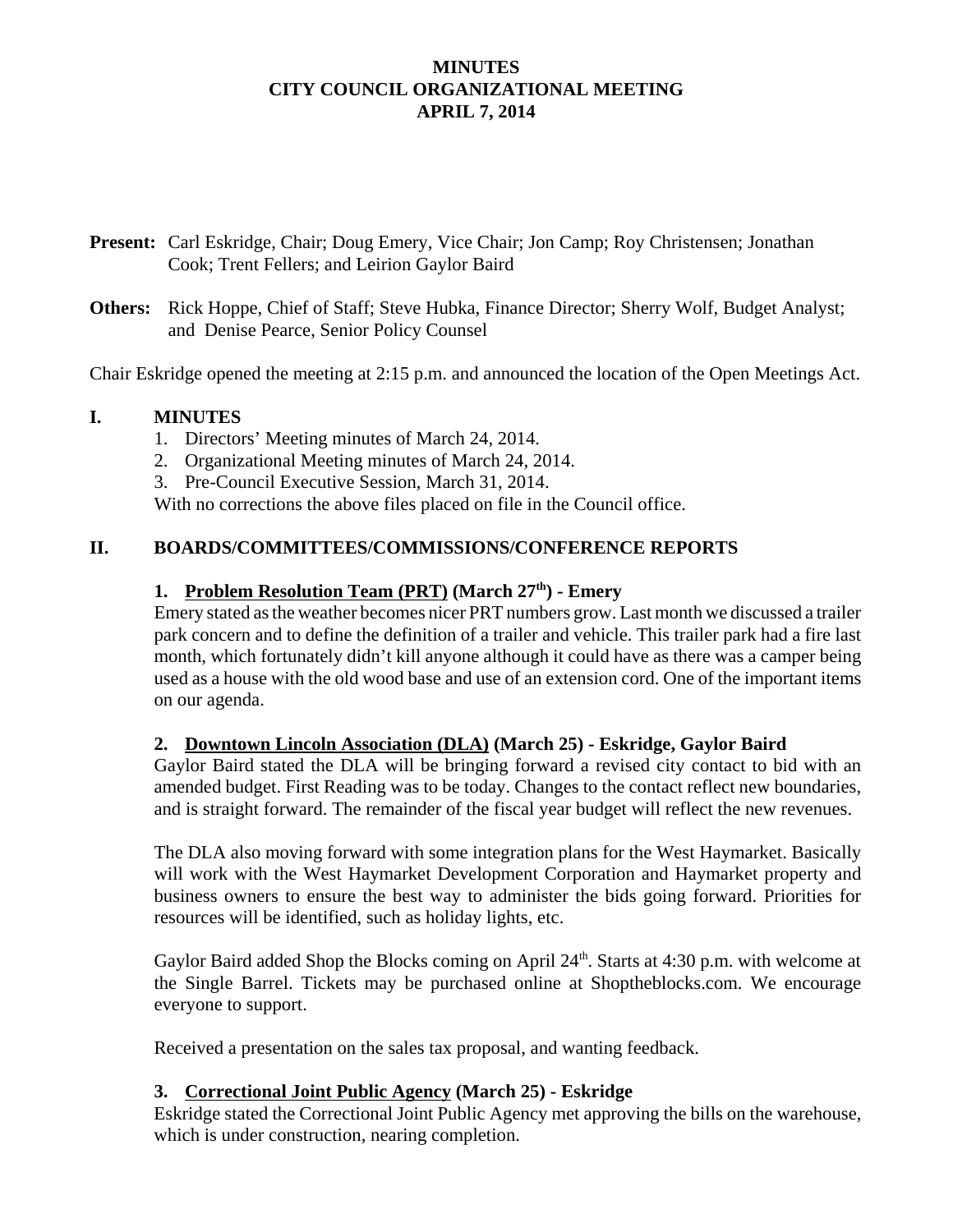# **4. Internal Liquor Committee (ILC) (March 31st) - Christensen, Eskridge, Fellers**

Fellers stated the ILC discussed the age ordinance, asking for ideas, and how we should handle the ordinance. Did not get a lot of public feedback, mostly heard about restrictions. Those under age 21 being out of the bar, or recognizing who they were.

Christensen added the ILC is quickly approaching giving direct feedback to Council on the 2:00 p.m. closing time.

Eskridge commented the ILC also welcomed two new community members. One represents restaurants and the other retail grocery store chains. Since we've had the liquor serving training it seemed important to have their presence at meetings.

# **III. SCHEDULES**

# **1. Budget Schedule - Steve Hubka, Finance Director (Attachment A)**

Hubka pointed out, especially to the new Council members, the boundaries within the City Charter Budget Schedule. We must adopt a budget at least by 5 days prior to the end of the fiscal year, which is Monday, August  $25<sup>th</sup>$ .

In order to prepare the budget need time to prepare the budget resolution. Typically vote on final changes 2 days after the public hearing, which would be August  $13<sup>th</sup>$ , with public hearing on Monday, August  $11<sup>th</sup>$ . Prior to this we have to put in the newspaper what Council thinks in order for a public hearing based on the Mayor's budget, as well as Council changes. Will publish August  $5<sup>th</sup>$  and ask Council to vote on tentative changes July  $28<sup>th</sup>$ .

This would have us in line with the time period of the other Charter requirement requiring introduction of the budget not less than 40 days prior to the end of the fiscal year. Will introduce on July  $14<sup>th</sup>$ , giving between July  $14<sup>th</sup>$  and July  $28<sup>th</sup>$  for time to have hearings with departments.

The Commons Meeting has been scheduled for many months for Tuesday, July 15<sup>th</sup>, with the other hearings on Wednesday, July 16, and Friday, July  $18<sup>th</sup>$ .

There is a little flexibility in this time period but not a lot. These dates are set for the times and the meetings. If there are any major concerns do address in the near future.

Cook stated on Thursday, July  $24<sup>th</sup>$ , we have Council discussion on tentative changes. An informal Council meeting. We thought it was a good idea to meet ahead of the tentative vote to discuss Council ideas, and then wouldn't have a surprise on the dias. On the Monday of the tentative vote would like to have had a previous discussion at the Thursday meeting.

Cook then stated with the department scheduled times, we tried a different schedule for a couple of years, not as formal on the times. We had an order but departments spent only the time needed, which is not the same for each department. Hubka added they will inform departments to be present in advance of their scheduled time. Camp commented possibly someone could call 2 or 3 in the order, as a courtesy in order for them to avoid waiting. Cook added if we're ahead of schedule the next department wouldn't have to wait, with the same applying if we run behind. Hubka stated usually several departments have few questions.

Eskridge asked if there's a reason to start at 1:00 p.m. on Tuesday and 1:30 p.m. on Wednesday? Hubka replied no particular reason other than shortening Tuesday's work time.